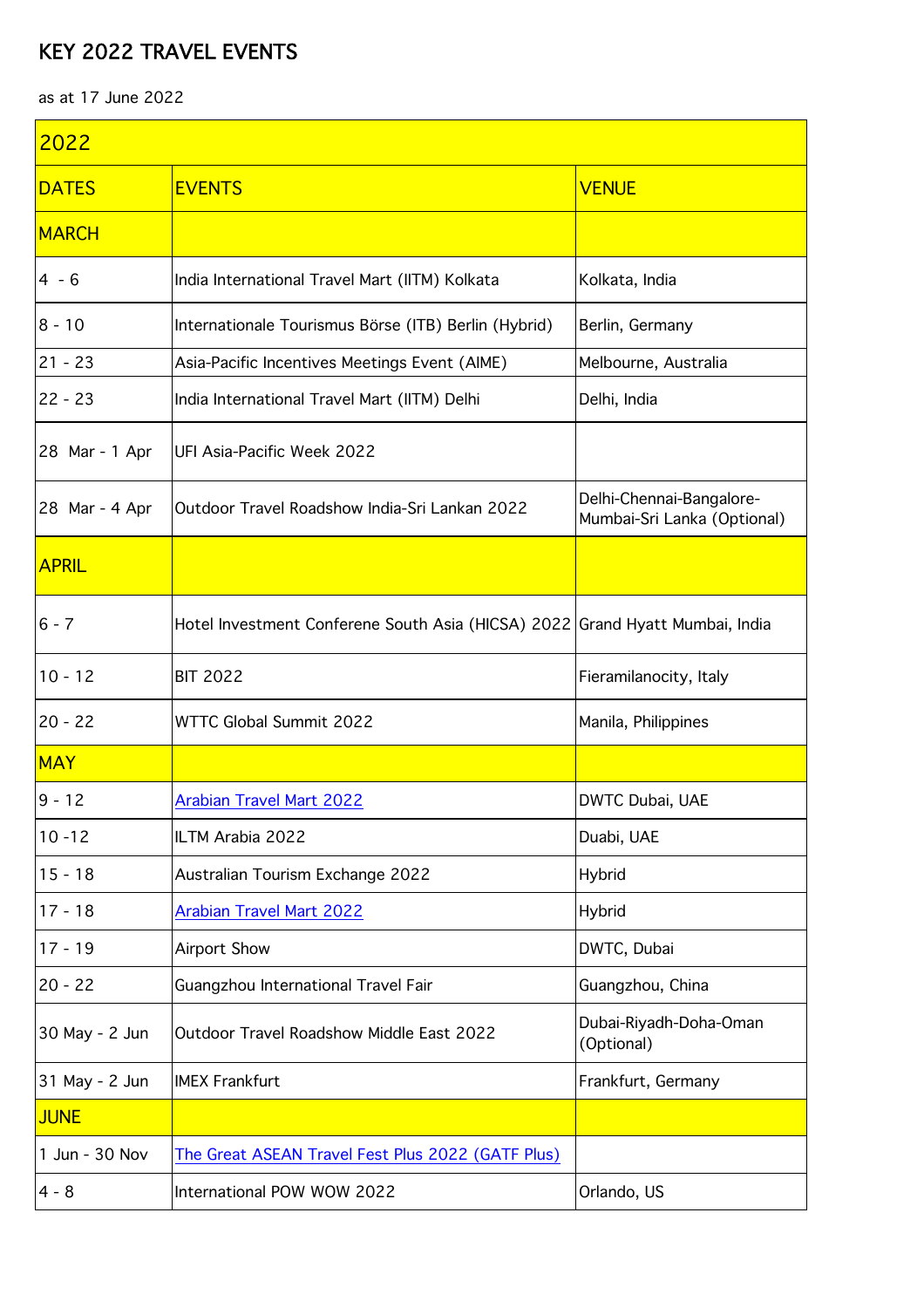| $ 6 - 8$         | Routes Asia 2022                                                              | Da Nang, Vietnam                                                     |
|------------------|-------------------------------------------------------------------------------|----------------------------------------------------------------------|
| 8 - 10           | Thailand Travel Mart Plus 2022                                                | Phuket, Thailand                                                     |
| $13 - 18$        | 8th Bali & Beyond Travel Fair                                                 | Nusa Dua, Bali, Indonesia                                            |
| $14 - 15$        | <b>Aviation Festival Asia</b>                                                 | Suntec, Singapore                                                    |
| $15 - 16$        | Meetings 2022                                                                 | Te Pae Christchurch<br>Convention Centre, New<br>Zealand             |
| $19 - 21$        | IATA AGM 2022                                                                 | Doha, Qatar                                                          |
| 24 -26           | The 18th Beijing International Tourism Expo                                   | Beijing Agricultural Exhibition<br>Centre                            |
| 25 -26           | <b>TRENZ 2022</b>                                                             | Online                                                               |
| 29 - 30          | The Meetings Show                                                             | ExCel London, UK                                                     |
| <b>JULY</b>      |                                                                               |                                                                      |
| $ 1 - 3 $        | Travel & Tourism Fair, Kolkata                                                | Kolkata, India                                                       |
| $5 - 6$          | Travel & Tourism Fair, Hyderabad                                              | Hyderabad, India                                                     |
| $12 - 13$        | ICTH001 2022: 16. International Conference on<br>Tourism and Hospitality      | Singapore                                                            |
| 26 - 29          | Food & Hotel Indonesia (FHI)                                                  | Indonesia                                                            |
| <b>AUGUST</b>    |                                                                               |                                                                      |
| $14 - 17$        | <b>GBTA Convention 2022</b>                                                   | San Diego, US                                                        |
| $18 - 21$        | The 36th International Travel Expo Hong Kong and<br>The 17th MICE Travel Expo | Hong Kong Convention &<br>Exhibition Centre, Hong Kong<br>SAR, China |
| 23 - 25          | Travel Trade Maldives (TTM)                                                   | Maldives                                                             |
| 26 - 27          | <b>IBTM China</b>                                                             | Beijing, China                                                       |
| 31 Aug - 2 Sep   | <b>HICAP Australian New Zealand</b>                                           | Sofitel Sydney Darling Harbour<br>& The Offices of Ashurst           |
| <b>SEPTEMBER</b> |                                                                               |                                                                      |
| $ 2 - 4 $        | Travel & Tourism Fair, Surat                                                  | Surat, India                                                         |
| $5 - 8$          | ILTM Asia Pacific                                                             | Marina Bay Sands, Singapore                                          |
| $5 - 8$          | Food & Hotel Asia Food & Beverage                                             | Singapore Expo, Singapore                                            |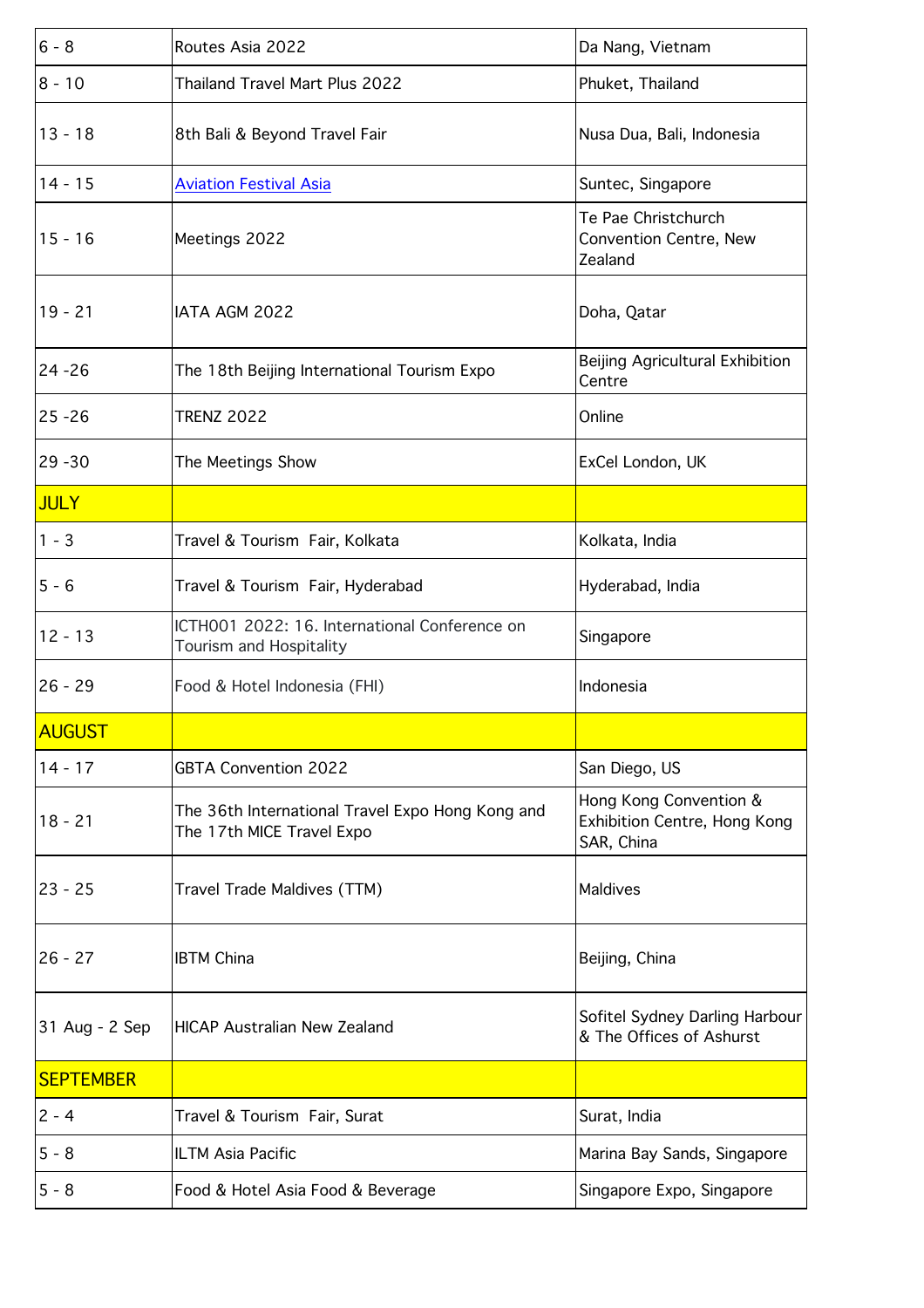| $6 - 8$         | Travel & Tourism Fair, Ahmedabad                                               | Ahmedabad, India                                                 |
|-----------------|--------------------------------------------------------------------------------|------------------------------------------------------------------|
| $6 - 9$         | <b>Future Travel Experience Global</b>                                         | ARIA Resort & Casino, Las<br>Vegas - USA                         |
| $10 - 11$       | <b>BLTM Delhi</b>                                                              | Delhi, India                                                     |
| $13 - 15$       | OTM Mumbai                                                                     | Mumbai, India                                                    |
| $14 - 28$       | <b>ITB China</b>                                                               | Virtual                                                          |
| 21              | <b>ITB China</b>                                                               | Shanghai, China                                                  |
| $20 - 22$       | IT&CMA & CTW Asia Pacific                                                      | Bangkok, Thailand                                                |
| $22 - 25$       | Tourism Expo Japan 2022                                                        | Tokyo, Japan                                                     |
| $23 - 25$       | Travel & Tourism Fair, Pune                                                    | Pune, India                                                      |
| <b>OCTOBER</b>  |                                                                                |                                                                  |
| 3 -7            | Outdoor Travel Roadshow Southeast Asia 2022                                    | Bangkok-Kuala Lumpur-<br>Jakarta-Singapore                       |
| $5 - 7$         | Astana Travel Expo                                                             | Kazakhstan International<br>Tourism Exhibtion in Nur-<br>Sultan  |
| $19 - 21$       | HICAP (Hotel Investment Conference Asia Pacific)<br>2022                       | Fairmont Singapore &<br>Swissotel The Stamford,<br>Singapore     |
| $19 - 21$       | <b>ITB Asia</b>                                                                | Marina Bay Sands, Singapore                                      |
| $25 - 28$       | Food & Hotel Asia HORECA                                                       | Singapore Expo, Singapore                                        |
| $25 - 27$       | PATA Annual Summit 2022                                                        | Ras Al Khaimah, UAE                                              |
| 27              | Mumbrella Travel Marketing Summit                                              | Four Seasons Hotel, Sydney,<br>Australia                         |
| <b>NOVEMBER</b> |                                                                                |                                                                  |
| $6 - 9$         | 61st ICCA Congress                                                             | Kraków, Poland                                                   |
| $7 - 9$         | <b>World Travel Mart 2022</b>                                                  | ExCeL, London, UK                                                |
| $7 - 10$        | Further East 2022                                                              | Seminyak, Bali                                                   |
| $9 - 10$        | Future Travel Experience APEX Asia Expo                                        | Marina Bay Sands Expo and<br><b>Convention Centre, Singapore</b> |
| $16 - 17$       | <b>Direct Booking Summit</b>                                                   | Bangkok, Thailand                                                |
| $18 - 19$       | ICMTM 2022: 16 International Conference on<br>Marketing and Tourism Management | Singapore                                                        |
| 22 - 24         | <b>Cruise Connect Global Summit</b>                                            | Sofitel Philippine Plaza Manila,<br>Philippines                  |